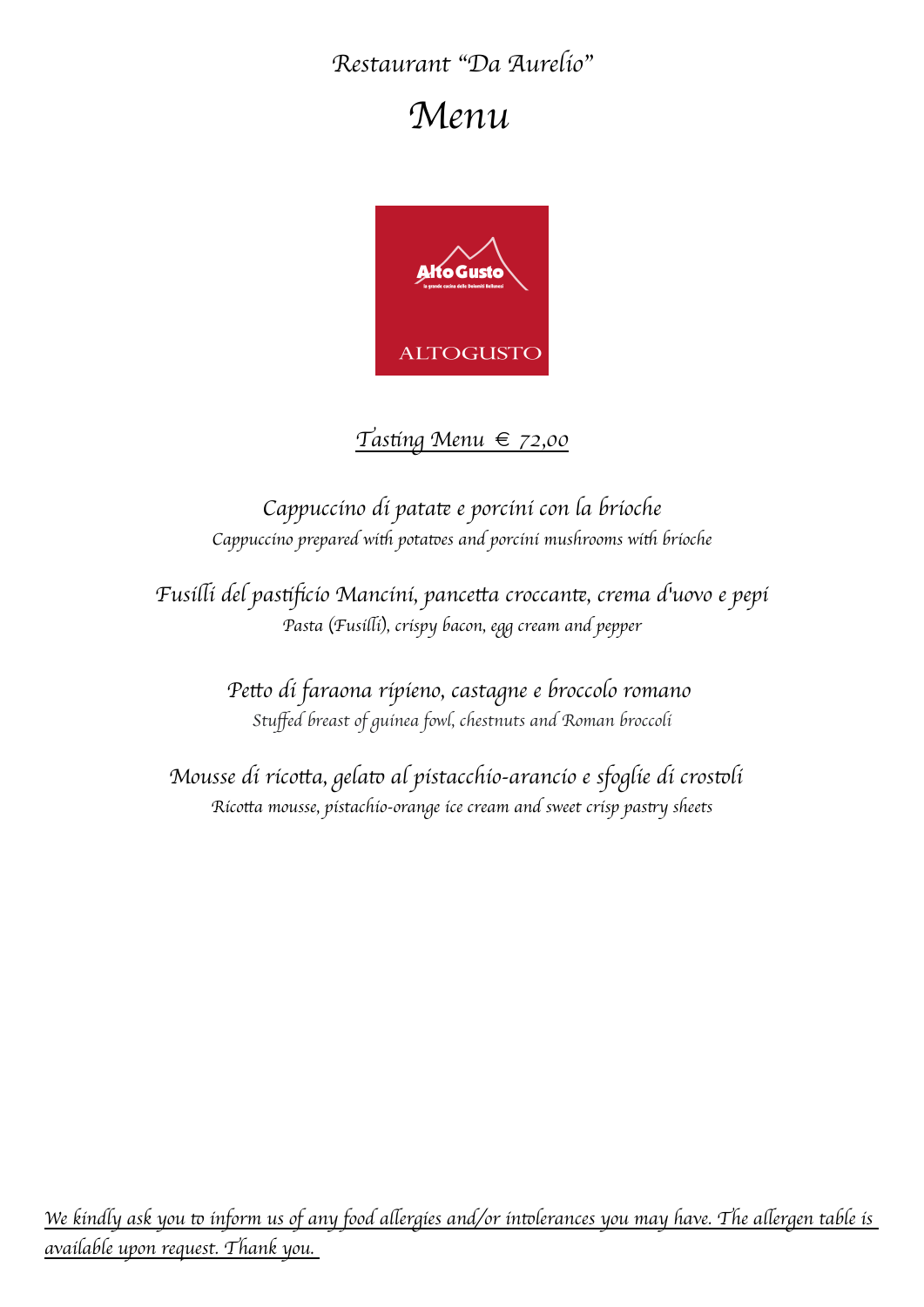#### Starters

Ovetto morbido, crema di topinambur, patate e terra di porcini Gently cooked egg, Jerusalem artichoke cream, potatoes and porcini mushrooms powder € 16,00

> Cannolo rípieno allo speck cotto, mela e cren Cannolo stuffed with speck, apple and horseradish (cren) € 16,00

Cappuccino di patate e porcini con la brioche Cappuccino prepared with potatoes and porcini mushrooms with brioche  $\epsilon$  15,00

> Melanzana alla papríka e pecoríno Aubergine with paprika and Pecorino cheese  $\epsilon$  15,00

Paninetto all'astice con chips e guacamole Lobster slider with chips and guacamole € 34,00

Cover charge  $\epsilon$  5,00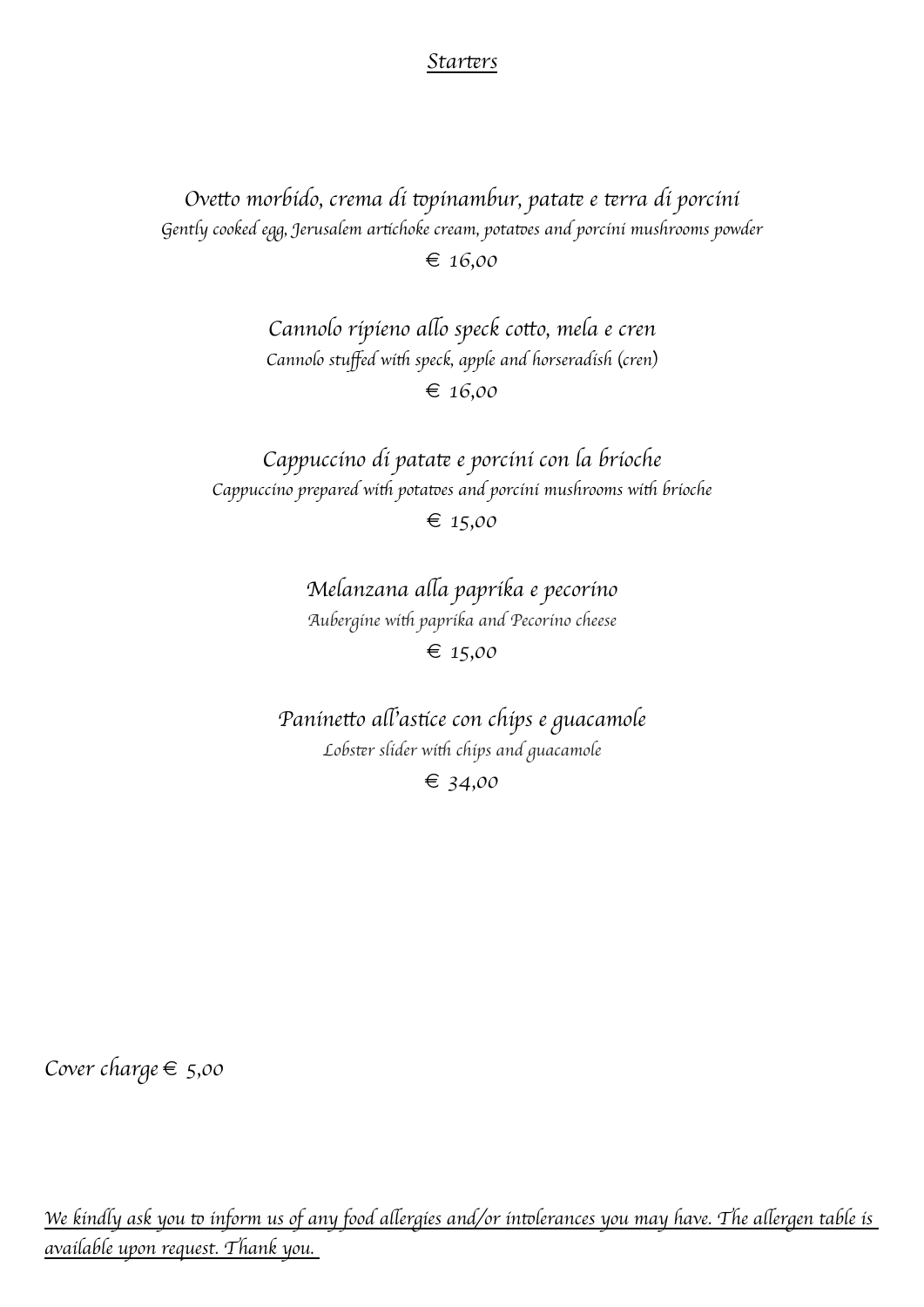Doppio ristretto di manzo al fieno del Giau e passatelli Double beef broth in Giau hay with passatelli

Gnocchi di rapa rossa, spuma di broccoli e crumble di formaggio Beetroot gnocchi, broccoli mousse and cheese crumble

Fusilli del pastificio Mancini, pancetta croccante, crema d'uovo e pepi Pasta (Fusilli), crispy bacon, egg cream and pepper

Tortello rípieno al camoscio mantecato al burro di cirmolo e passatina di erbette Tortello stuffed with chamois whipped with pine butter and herb purée

Anelli di ricotta e spuma di formaggio allo zafferano dell<sup>i</sup> Azienda Agricola Del Favero Ricotta rings and cheese mousse with saffron from the local farm "Del Favero"

Cover charge  $\epsilon$  5,00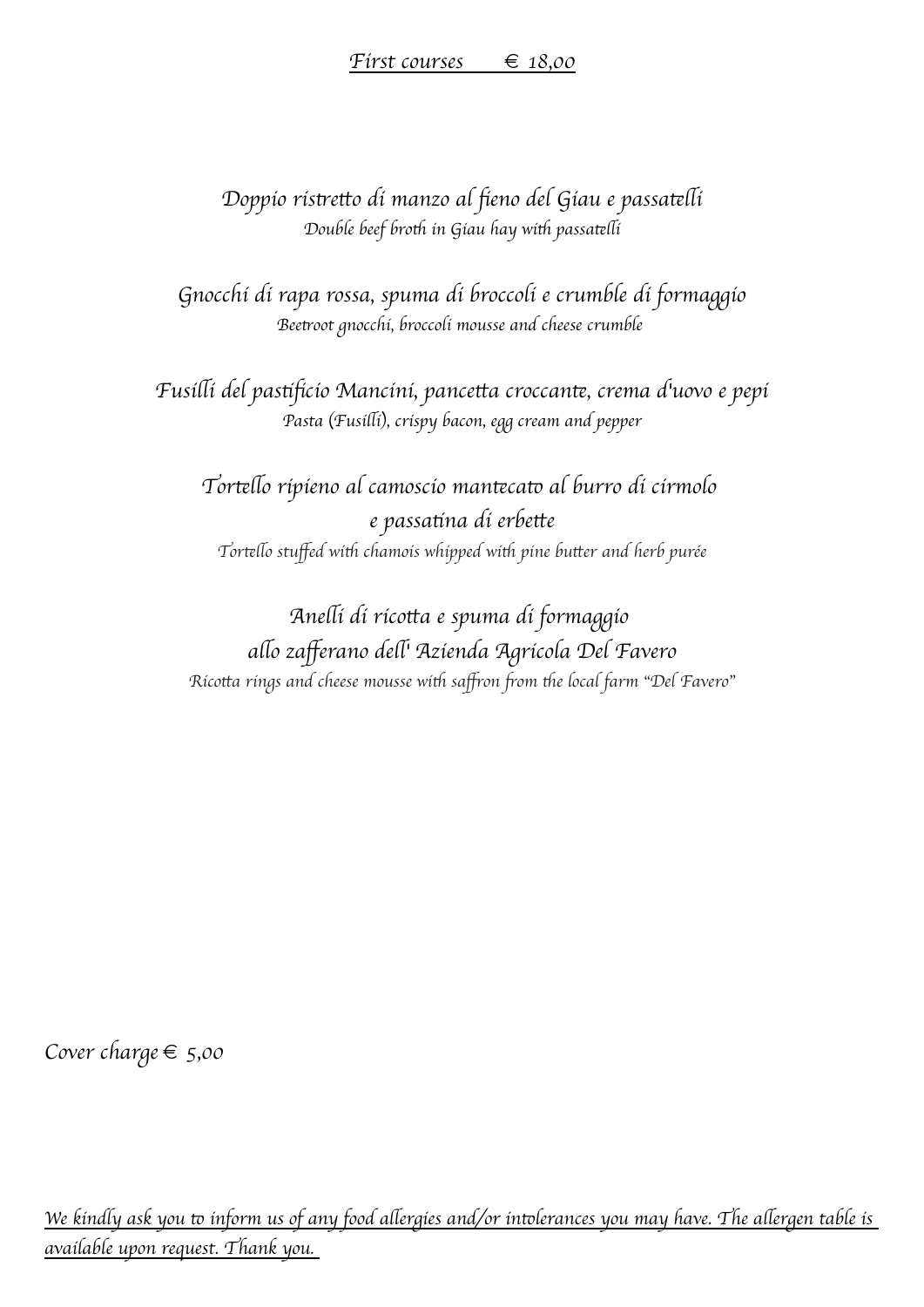## Meat or fish - second courses

Guanciale di manzo al vino rosso con purè di patate Beef cheek in red wine with mashed potatoes

 $\epsilon$  24,00

Goulash souppe di cervo nostrano e spuma di polenta Venison Goulash-soup with polenta mousse  $\epsilon$  28.00

Petto di faraona ripieno, castagne e broccolo romano Stuffed breast of guinea fowl, chestnuts and Roman broccoli  $\epsilon$  26,00

Seppioline Porto Santo Spirito alla paprika dolce, crema di patate al sedano selvatico e carciofi croccanti Porto Santo Spirito cuttlefish with sweet paprika, potato cream with wild celery and crispy artichokes  $\epsilon$  28,00

Scamoncino di agnello con pane alle erbe, crema di pastinaca e biete Lamb rump with herb bread, parsnip cream and chard

 $\epsilon$  28,00

Trís di Baccalà: in olio cottura, gelato con polenta, alla Veneta Codfish Trio: poached in olive oil, ice cream with polenta, Veneto-style Baccalà

 $\epsilon$  28.00

Rollatina di pancetta di maialino, crema di verza, rapa rossa Pork belly roll, cabbage cream, beetroot

 $\epsilon$  25,00

Cover charge  $\epsilon$  5,00

If necessary, frozen food is used. In accordance with legal requirements, some of our products may have undergone blast-freezing.